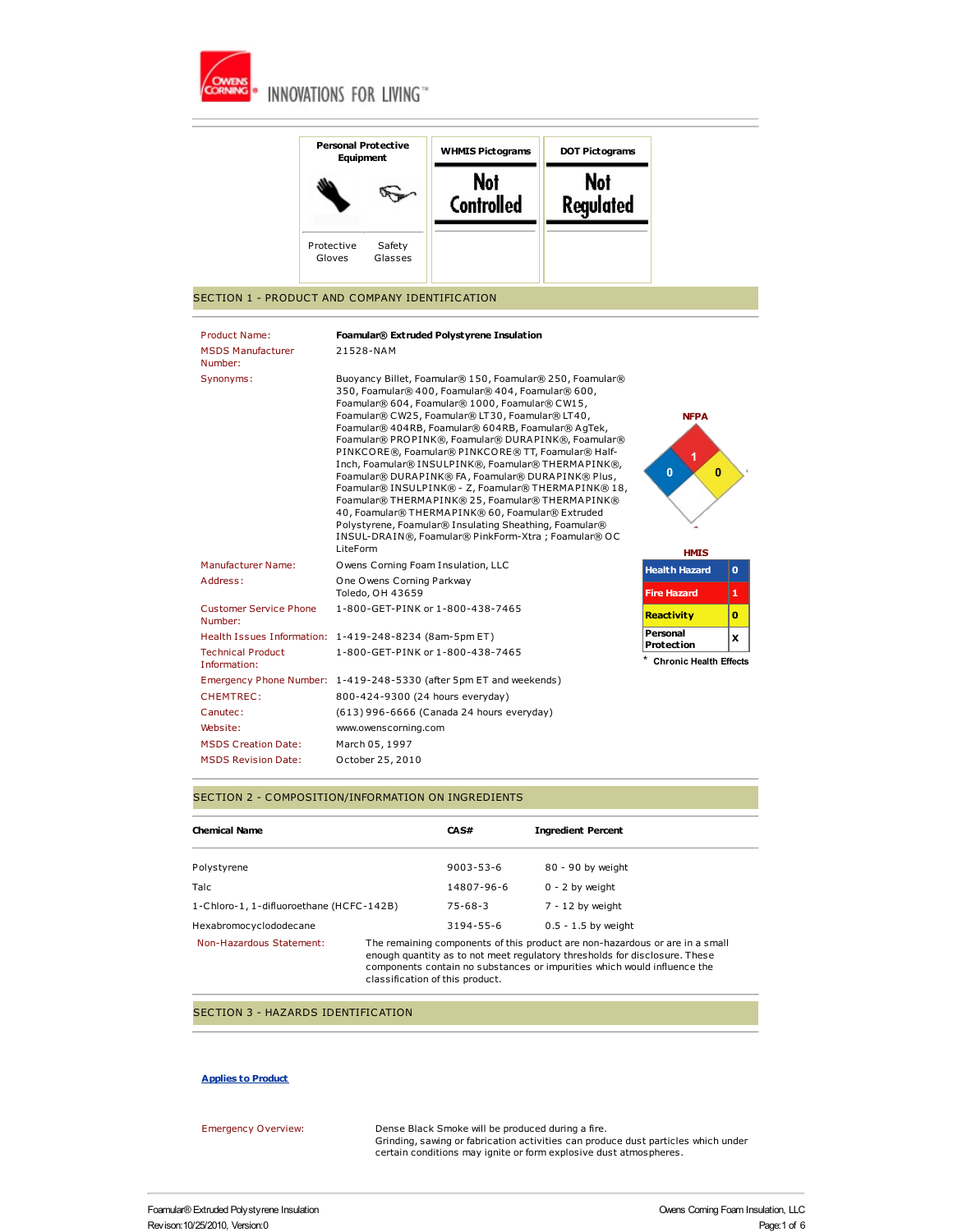| Appearance and Odor                        | Pink, white or green closed-cell foam board with no odor.                                             |
|--------------------------------------------|-------------------------------------------------------------------------------------------------------|
| <b>OSHA Regulatory Status:</b>             | This product is considered hazardous by the OSHA Hazard Communication<br>Standard (29 CFR 1910.1200). |
| Aggravation of Pre-Existing<br>Conditions: | Chronic respiratory or skin conditions may temporarily worsen from exposure to<br>this product.       |
| <b>Potential Environmental Effects:</b>    | There is no known ecological information for this material.                                           |
| Carcinogenicity:                           | This material is not considered a carcinogen.                                                         |
| <b>Chronic Health Effects:</b>             | There is no known chronic health effect connected with long-term use or contact<br>with this product. |
| Ingestion:                                 | Ingestion of this product is unlikely.                                                                |
| Inhalation:                                | Dust may cause irritation of respiratory tract.                                                       |
| Skin:                                      | No effects expected.                                                                                  |
| Eye:                                       | Dust may cause slight irritation.                                                                     |
| <b>Potential Health Effects:</b>           |                                                                                                       |
| Route of Exposure:                         | Eve contact<br>Inhalation                                                                             |

# SECTION 4 - FIRST AID MEASURES

| Eye Contact:         | Immediately flush eyes with plenty of water for at least 15 to 20 minutes.<br>Ensure adequate flushing of the eyes by separating the eyelids with fingers.<br>Do not rub or scratch eyes.<br>If eye irritation persists, consult a specialist. |
|----------------------|------------------------------------------------------------------------------------------------------------------------------------------------------------------------------------------------------------------------------------------------|
| <b>Skin Contact:</b> | Immediately wash skin with soap and plenty of water.<br>Get medical attention if irritation develops or persists.                                                                                                                              |
| Inhalation:          | Move to fresh air.<br>If symptoms persist, call a physician.                                                                                                                                                                                   |
| Ingestion:           | Accidental ingestion of this material is unlikely.<br>If this does occur, watch person for several days to make sure intestinal<br>blockage does not occur.<br>If symptoms persist, call a physician.                                          |

# SECTION 5 - FIRE FIGHTING MEASURES

| <b>Flammable Properties:</b>                      | Non Flammable.                                                                                                                                                                                                                  |
|---------------------------------------------------|---------------------------------------------------------------------------------------------------------------------------------------------------------------------------------------------------------------------------------|
| Flash Point:                                      | $>615$ °F (324 °C)                                                                                                                                                                                                              |
| Flash Point Method:                               | <b>ASTM D 1929</b>                                                                                                                                                                                                              |
| Auto Ignition Temperature:                        | Not applicable.                                                                                                                                                                                                                 |
| Lower Flammable/Explosive Limit:                  | Not applicable.                                                                                                                                                                                                                 |
| Upper Flammable/Explosive Limit:                  | Not applicable.                                                                                                                                                                                                                 |
| <b>Extinguishing Media:</b>                       | dry chemical<br>foam<br>carbon dioxide (CO2)<br>water fog                                                                                                                                                                       |
| Unsuitable Media:                                 | None.                                                                                                                                                                                                                           |
| Protective Equipment:                             | Wear self-contained breathing apparatus (SCBA) and full fire fighting protective<br>qear.                                                                                                                                       |
| Unusual Fire Hazards:                             | Grinding, sawing or fabrication activities can produce dust particles which under<br>certain conditions may ignite or form explosive dust atmospheres.                                                                          |
| <b>Hazardous Combustion</b><br><b>Byproducts:</b> | Carbon monoxide.<br>Carbon dioxide.<br>styrene.<br>Small quantities of hydrogen fluoride, hydrogen chloride, fluorine and chlorine<br>could be released.<br>Other undetermined compounds could be released in small quantities. |
|                                                   | HCFC-142b thermally decomposes at >430°C (850°F). Decomposition<br>products include: Hydrogen fluoride, hydrogen chloride, fluorine, and chlorine.                                                                              |
| <b>Universal Fire And Explosion</b><br>Hazards:   | Not available.                                                                                                                                                                                                                  |
| <b>NFPA Ratings:</b>                              |                                                                                                                                                                                                                                 |
| <b>NFPA Health:</b>                               | 0                                                                                                                                                                                                                               |
| <b>NFPA Flammability:</b>                         | $\mathbf{1}$                                                                                                                                                                                                                    |
| <b>NFPA Reactivity:</b>                           | $\mathbf 0$                                                                                                                                                                                                                     |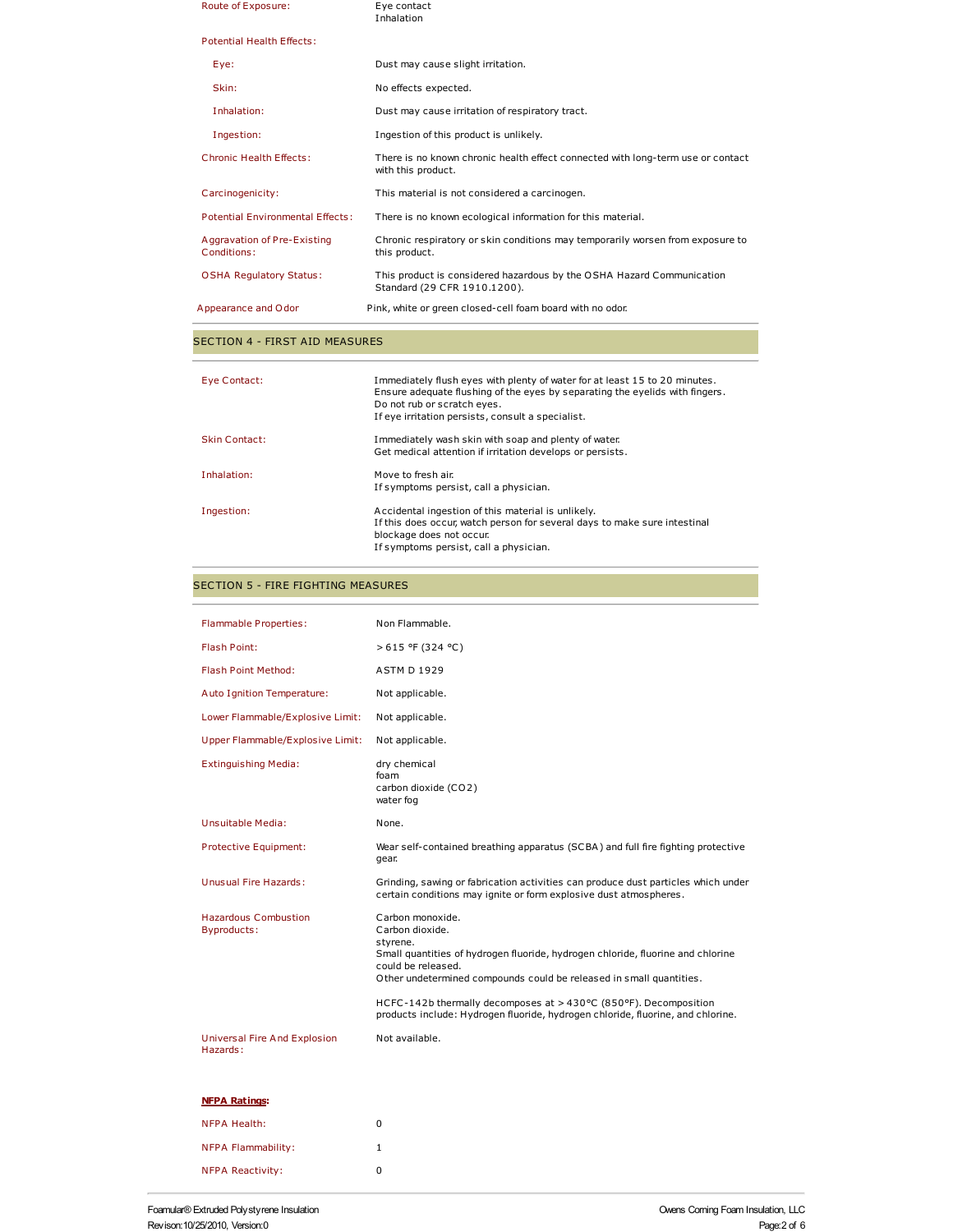| SECTION 6 - ACCIDENTAL RELEASE MEASURES |                                                                                                                                                                                                                                                                                                                                                                                                                                                                                                                                                                                                                      |  |  |  |
|-----------------------------------------|----------------------------------------------------------------------------------------------------------------------------------------------------------------------------------------------------------------------------------------------------------------------------------------------------------------------------------------------------------------------------------------------------------------------------------------------------------------------------------------------------------------------------------------------------------------------------------------------------------------------|--|--|--|
| <b>Personnel Precautions:</b>           | A void contact with skin and eyes.                                                                                                                                                                                                                                                                                                                                                                                                                                                                                                                                                                                   |  |  |  |
| Methods for containment:                | This material will settle out of the air.<br>Prevent from spreading by covering, diking or other means.                                                                                                                                                                                                                                                                                                                                                                                                                                                                                                              |  |  |  |
| Methods for cleanup:                    | Use an industrial vacuum cleaner with a high efficiency filter to clean up dust.<br>Avoid dry sweeping.<br>Pick up and transfer to properly labeled containers.<br>After cleaning, flush away traces with water.                                                                                                                                                                                                                                                                                                                                                                                                     |  |  |  |
| <b>Other Precautions:</b>               | Does not apply.                                                                                                                                                                                                                                                                                                                                                                                                                                                                                                                                                                                                      |  |  |  |
| <b>SECTION 7 - HANDLING and STORAGE</b> |                                                                                                                                                                                                                                                                                                                                                                                                                                                                                                                                                                                                                      |  |  |  |
| Handling:                               | A void dust formation.<br>Do not breathe dust.<br>Wear personal protective equipment.                                                                                                                                                                                                                                                                                                                                                                                                                                                                                                                                |  |  |  |
| Storage:                                | Keep product in its packaging until use to minimize potential dust generation.<br>Product should be kept dry and undercover.                                                                                                                                                                                                                                                                                                                                                                                                                                                                                         |  |  |  |
|                                         | SECTION 8 - EXPOSURE CONTROLS, PERSONAL PROTECTION - EXPOSURE GUIDELINES                                                                                                                                                                                                                                                                                                                                                                                                                                                                                                                                             |  |  |  |
| <b>Engineering Controls:</b>            | Provide local exhaust and/or general ventilation to maintain exposure below<br>regulatory and recommended limits.<br>Dust collection system must be used in transferring operations, cutting or<br>machining or other dust generating processes, such as using power tools.<br>Vacuum or wet clean-up methods should be used.<br>Grinding, cutting, sawing or fabrication activities that cut large numbers of<br>interior foam cells can release localized amounts of flammable residual blowing<br>agent or release dust particles that under certain conditions may ignite or form<br>explosive dust atmospheres. |  |  |  |
| Eye/Face Protection:                    | Safety glasses with side-shields.                                                                                                                                                                                                                                                                                                                                                                                                                                                                                                                                                                                    |  |  |  |
| <b>Skin Protection Description:</b>     | Protective gloves.<br>Long sleeved shirt and long pants.                                                                                                                                                                                                                                                                                                                                                                                                                                                                                                                                                             |  |  |  |
| <b>Respiratory Protection:</b>          | When workers are facing airborne particulate/dust concentrations above the<br>exposure limit they must use appropriate certified respirators.                                                                                                                                                                                                                                                                                                                                                                                                                                                                        |  |  |  |

General Hygiene Considerations: Wash hands before breaks and immediately after handling the product. Remove and wash contaminated clothing before re-use.

### EXPOSURE GUIDELINES

| Ingredient  | <b>Guideline OSHA</b>                                                                                              | <b>Guideline NIOSH</b>              | <b>Guideline ACGIH</b>                                                  | <b>Ontario Canada</b>                                                                                                     | <b>Mexico</b>                        |
|-------------|--------------------------------------------------------------------------------------------------------------------|-------------------------------------|-------------------------------------------------------------------------|---------------------------------------------------------------------------------------------------------------------------|--------------------------------------|
| Polystyrene | $5 \text{ mg/m3}$ ,<br>Respirable, 10<br>mg/m3, Total<br><b>Particulates Not</b><br>Otherwise<br>Classified (PNOC) |                                     | $3$ mg/m $3$ ,<br>respirable, 10<br>mg/m3, inhalable<br>particles (NOS) | $3$ mg/m $3$ ,<br>respirable, 10<br>mg/m3, inhalable<br><b>Particulates</b><br>(Insoluble) Not<br>Otherwise<br>Classified |                                      |
| <b>Talc</b> |                                                                                                                    | REL-TWA: 2<br>mq/m3<br>(Respirable) | TLV-TWA: 2<br>mq/m3<br>(Respirable)                                     | TWA EV-TWA: 2<br>f/cc (Respirable)                                                                                        | VEMP-TWA: 3<br>mq/m3<br>(Respirable) |

## SECTION 9 - PHYSICAL and CHEMICAL PROPERTIES

| <b>Physical State:</b>            | Solid.                            |
|-----------------------------------|-----------------------------------|
| <b>Physical State Appearance:</b> | Foam.                             |
| Color:                            | Pink, white or green              |
| Odor:                             | No detectable odor.               |
| <b>Boiling Point:</b>             | Decomposes over600 °F (316 °C)    |
| <b>Melting Point:</b>             | Softens @ 220 °F (104 °C)         |
| <b>Specific Gravity:</b>          | $0.021 - 0.064$ (Ref: water = 1). |
| Solubility:                       | Insoluble in water.               |
| Vapor Density:                    | No Data                           |
| Vapor Pressure:                   | No Data                           |
| <b>Evaporation Rate:</b>          | No Data                           |
| pH:                               | No Data                           |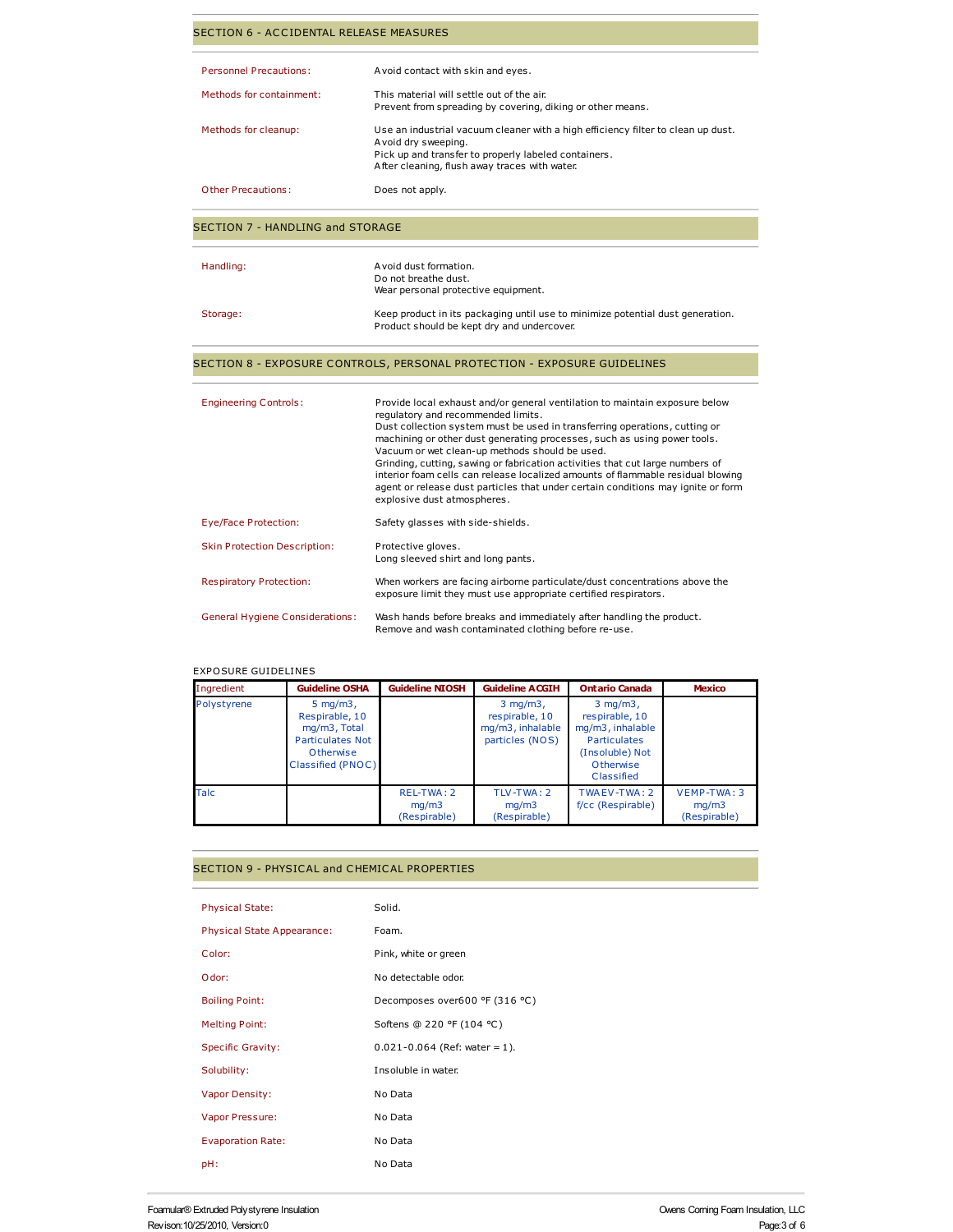| Flash Point:               | $>615$ °F (324 °C) |
|----------------------------|--------------------|
| <b>Flash Point Method:</b> | <b>ASTM D1929</b>  |
| Auto Ignition Temperature: | Not applicable.    |

## SECTION 10 - STABILITY and REACTIVITY

| <b>Chemical Stability:</b>             | Stable under normal conditions.                                           |
|----------------------------------------|---------------------------------------------------------------------------|
| Hazardous Polymerization:              | Hazardous polymerization does not occur.                                  |
| Conditions to Avoid:                   | Dust dispersion in air.                                                   |
| Incompatible Materials:                | Hydrocarbons<br>esters<br><b>A</b> mines                                  |
| <b>Special Decomposition Products:</b> | See Section 5 of MSDS for hazardous decomposition products during a fire. |

### SECTION 11 - TOXICOLOGICAL INFORMATION

#### **Applies to Product :**

Acute Toxicity: Dusts may cause mechanical irritation to eyes and skin. Ingestion may cause transient irritation of throat, stomach and gastrointestinal tract. Inhalation may cause coughing, nose and throat irritation, and sneezing. High exposures may cause difficulty breathing, congestion, and chest tightness.

| <b>Carcinogens:</b>                         |                                                    |              |                |                                                                             |            |                                                    |  |
|---------------------------------------------|----------------------------------------------------|--------------|----------------|-----------------------------------------------------------------------------|------------|----------------------------------------------------|--|
|                                             | <b>ACGIH</b>                                       | <b>NIOSH</b> | <b>OSHA</b>    | <b>IARC</b>                                                                 | <b>NTP</b> | <b>MEXICO</b>                                      |  |
| Polystyrene                                 | No Data                                            | No Data      | No Data        | Group 3 - Not<br>Classifiable as to<br>its<br>Carcinogenicity<br>to Humans. | No Data    | No Data                                            |  |
| Talc                                        | A4 Not<br>Classifiable as<br>a Human<br>Carcinogen | No Data      | No Data        | Group 2A -<br>Probably<br>carcinogenic to<br>humans.                        | No Data    | A4 Not<br>Classifiable as<br>a Human<br>Carcinogen |  |
| 1-Chloro-1, 1-difluoroethane<br>(HCFC-142B) | No Data                                            | No Data      | No Data        | No Data                                                                     | No Data    | No Data                                            |  |
| <b>Hexabromocyclododecane</b>               | No Data                                            | No Data      | <b>No Data</b> | No Data                                                                     | No Data    | <b>No Data</b>                                     |  |

#### **Applies to Product :**

| Inhalation - Mouse TCLo: 20400 ug/m3/6H/26D (intermittent) [Lungs, Thorax,<br>carcinogenic by RTECS criteria; Lungs, Thorax, or Respiration - bronchiogenic |
|-------------------------------------------------------------------------------------------------------------------------------------------------------------|
|                                                                                                                                                             |
|                                                                                                                                                             |
|                                                                                                                                                             |
| Skin - Rabbit LD50: >8 qm/kq [Details of toxic effects not reported other than                                                                              |
|                                                                                                                                                             |
|                                                                                                                                                             |

SECTION 12 - ECOLOGICAL INFORMATION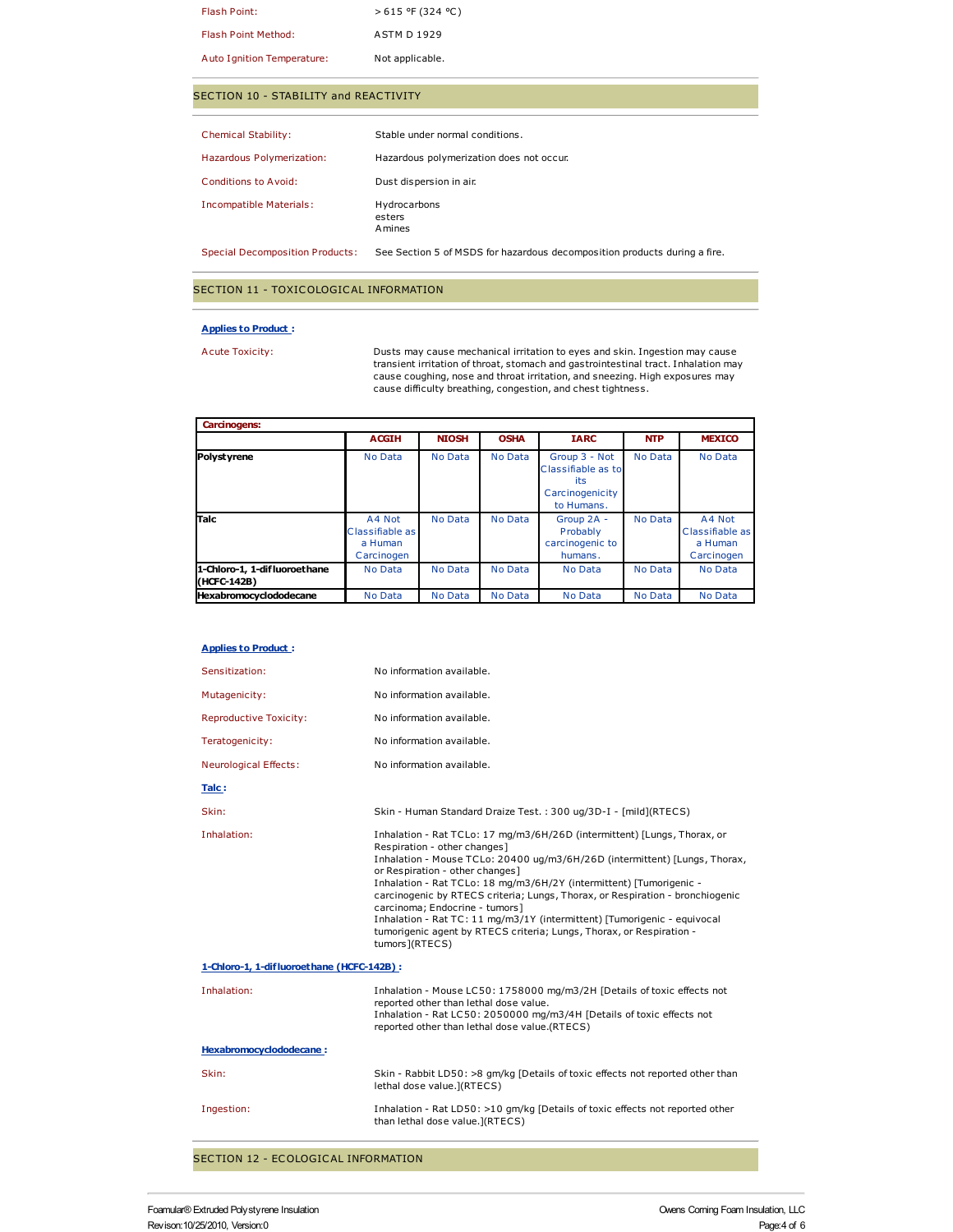| <b>Applies to Product:</b> |
|----------------------------|
|----------------------------|

| This material is not expected to cause harm to animals, plants or fish. |
|-------------------------------------------------------------------------|
| No data available for this product.                                     |
| Not available.                                                          |
| Not available.                                                          |
| Not available.                                                          |
|                                                                         |

## SECTION 13 - DISPOSAL CONSIDERATIONS

| <b>Applies to Product:</b>   |                                                                                      |
|------------------------------|--------------------------------------------------------------------------------------|
| Waste Disposal:              | Dispose of in accordance with Local, State, Federal and Provincial regulations.      |
| Contaminated Packaging:      | Empty containers should be taken for local recycling, recovery or waste<br>disposal. |
| <b>RCRA Number:</b>          | No EPA Waste Numbers are applicable for this product's components.                   |
| <b>RCRA Characteristics:</b> | This material is not expected to be a characteristic hazardous waste under<br>RCRA.  |

# SECTION 14 - TRANSPORT INFORMATION

| <b>DOT Shipping Name:</b>  | Not Regulated. |
|----------------------------|----------------|
| <b>IATA Shipping Name:</b> | Not Regulated. |
| Canadian Shipping Name:    | Not Regulated. |
| IMDG Shipping Name:        | Not Regulated. |
| ADR Shipping Name:         | Not Regulated. |
| RID Shipping Name:         | Not Regulated. |
| <b>ICAO Shipping Name:</b> | Not Regulated. |
| <b>MEX Shipping Name:</b>  | Not Regulated. |

## SECTION 15 - REGULATORY INFORMATION

| <b>Inventory Status</b>                     |                   |                 |                      |                          |                                   |
|---------------------------------------------|-------------------|-----------------|----------------------|--------------------------|-----------------------------------|
|                                             | <b>Japan ENCS</b> | <b>ELINCS</b>   | <b>EINECS Number</b> | <b>Philippines PICCS</b> | <b>South Korea</b><br><b>KECL</b> |
| Polystyrene                                 | $(6)-120$         | $500 - 008 - 9$ | $500 - 008 - 9$      |                          | KE-13257                          |
| <b>Talc</b>                                 |                   |                 | $238 - 877 - 9$      | Listed                   | KE-32773                          |
| 1-Chloro-1, 1-difluoroethane<br>(HCFC-142B) |                   |                 | $200 - 891 - 8$      | Listed                   | KE-05597                          |
| Hexabromocyclododecane                      |                   |                 | $221 - 695 - 9$      | Listed                   | KE-18398                          |

|                              | <b>Australia AICS</b> | <b>Canada DSL</b> | <b>EINECS Inventory TSCA Inventory</b> |               |  |
|------------------------------|-----------------------|-------------------|----------------------------------------|---------------|--|
|                              |                       |                   | <b>Status</b>                          | <b>Status</b> |  |
| Polystyrene                  | Listed                | Listed            | <b>No</b>                              | Listed        |  |
| Talc                         | Listed                | Listed            | Yes                                    | Listed        |  |
| 1-Chloro-1, 1-difluoroethane | Listed                | Listed            | Yes                                    | Listed        |  |
| (HCFC-142B)                  |                       |                   |                                        |               |  |
| Hexabromocyclododecane       | Listed                | Listed            | Yes                                    | Listed        |  |

### **Applies to Product :**

| Canada Reg. Status:    | required by the Controlled Products Regulations.                                                                   | This product has been classified in accordance with the hazard criteria of the<br>Controlled Products Regulations and the MSDS contains all of the information |
|------------------------|--------------------------------------------------------------------------------------------------------------------|----------------------------------------------------------------------------------------------------------------------------------------------------------------|
| Canada WHMIS:          | Not controlled.                                                                                                    |                                                                                                                                                                |
| CA PROP 65:            | and Toxic Enforcement Act of 1986 (Proposition 65):<br>This product does not contain any Proposition 65 chemicals. | The following statement(s) are provided under the California Safe Drinking Water                                                                               |
| Section 311/312 Hazard |                                                                                                                    |                                                                                                                                                                |
| Categories:            | Acute Health Hazard:                                                                                               | No                                                                                                                                                             |
|                        | Chronic Health Hazard:                                                                                             | No                                                                                                                                                             |
|                        | Risk of ignition:                                                                                                  | No                                                                                                                                                             |
|                        | Sudden Release of Pressure Hazard:                                                                                 | No                                                                                                                                                             |
|                        | Reactive Hazard:                                                                                                   | No.                                                                                                                                                            |
| Clean Air Act:         | This product does not contain any Hazardous Air Pollutants (HAPs).                                                 |                                                                                                                                                                |